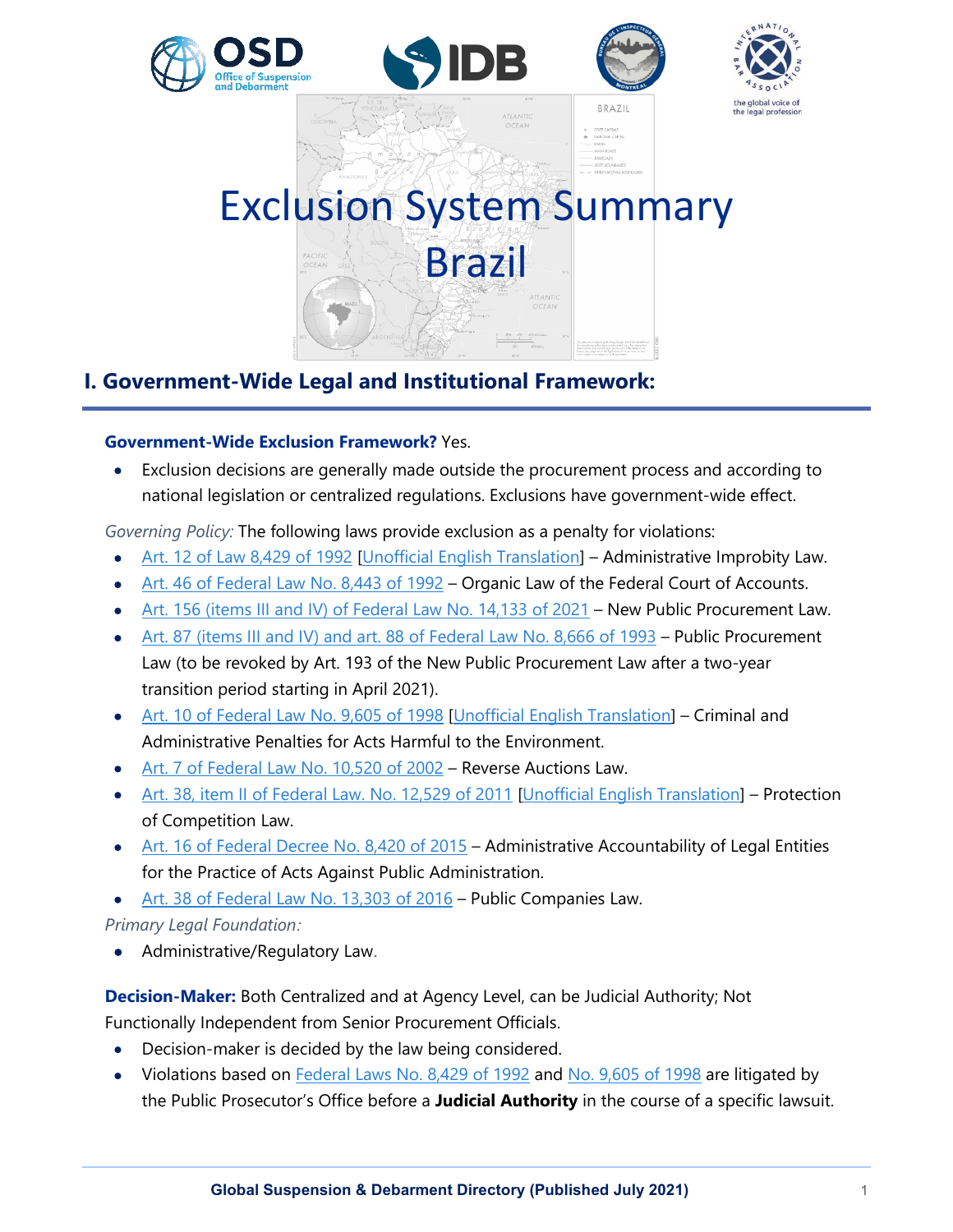- Violations based on [Federal Law No. 8,443 of 1992](http://www.planalto.gov.br/ccivil_03/leis/l8443.htm) are decided by the **Federal Budget Oversight Board**, a centralized entity.
- Violations based on [Federal Law No. 12,529 of 2011](http://www.planalto.gov.br/ccivil_03/_ato2011-2014/2011/lei/l12529.htm) are decided by the **Administrative Tribunal of Economic Defense**, a centralized entity.
- Violations based on [Federal Law No. 14,133 of 2021](http://www.planalto.gov.br/ccivil_03/_ato2019-2022/2021/lei/L14133.htm), [Federal Law No. 8,666 of 1993](http://www.planalto.gov.br/ccivil_03/leis/l8666cons.htm) (during the two-year transition period), [Federal Law No. 10,520 of 2002](http://www.planalto.gov.br/ccivil_03/LEIS/2002/L10520.htm), Federal Decree No. 8,420 of [2015,](http://www.planalto.gov.br/ccivil_03/_ato2015-2018/2015/decreto/d8420.htm) and [Federal Law No. 13,303 of 2016](http://www.planalto.gov.br/ccivil_03/_ato2015-2018/2016/lei/l13303.htm) are decided at the **agency level**.

• Multiple decision-makers may have jurisdiction over the same offense(s).

*Qualification:*

• None stated in the legal framework.

*Independence:*

• Not functionally independent from senior procurement officials.

# **II. Functioning and Enforcement of the Government-Wide Exclusion System:**

#### **General Provisions:**

*Type of Procedures:* Administrative and Civil Law.

- Exclusions are largely administrative.
- However, exclusions based on violations of Federal Law No. 8,429 of 1992 (Administrative Improbity Law) or Federal Law No. 9,605 of 1998 are imposed only through a civil lawsuit filed by the Public Prosecutor's Office.

*Decision Deadline:* No stated deadline for decision-maker to make a final determination. *Provisional Exclusions:* Yes, but only as part of civil lawsuits, during which the Public Prosecutor's Office may request a temporary injunction.

**Commencement of Proceedings:** Ability to Initiate an Exclusion Proceeding.

- The decision-maker can initiate an exclusion proceeding without a prior referral.
- Non-governmental parties can submit complaints and/or evidence to the decision-maker.

#### **Notice Requirements & Opportunity to be Heard:** Yes & Yes.

#### *Notice of Proceedings:*

- Suppliers receive notice when:
	- o An investigation into the underlying grounds is commenced; and
	- o A formal proceeding begins (*e.g.*, filing of a claim before a judicial authority).
- Notice of proceedings must contain the grounds for exclusion.
- Decision-maker must make reasoning available to the supplier; certain decisions may be publicly available.

*Opportunity to be Heard:*

- Suppliers are entitled to present a defense to the decision-maker and may:
	- o Obtain the evidentiary record.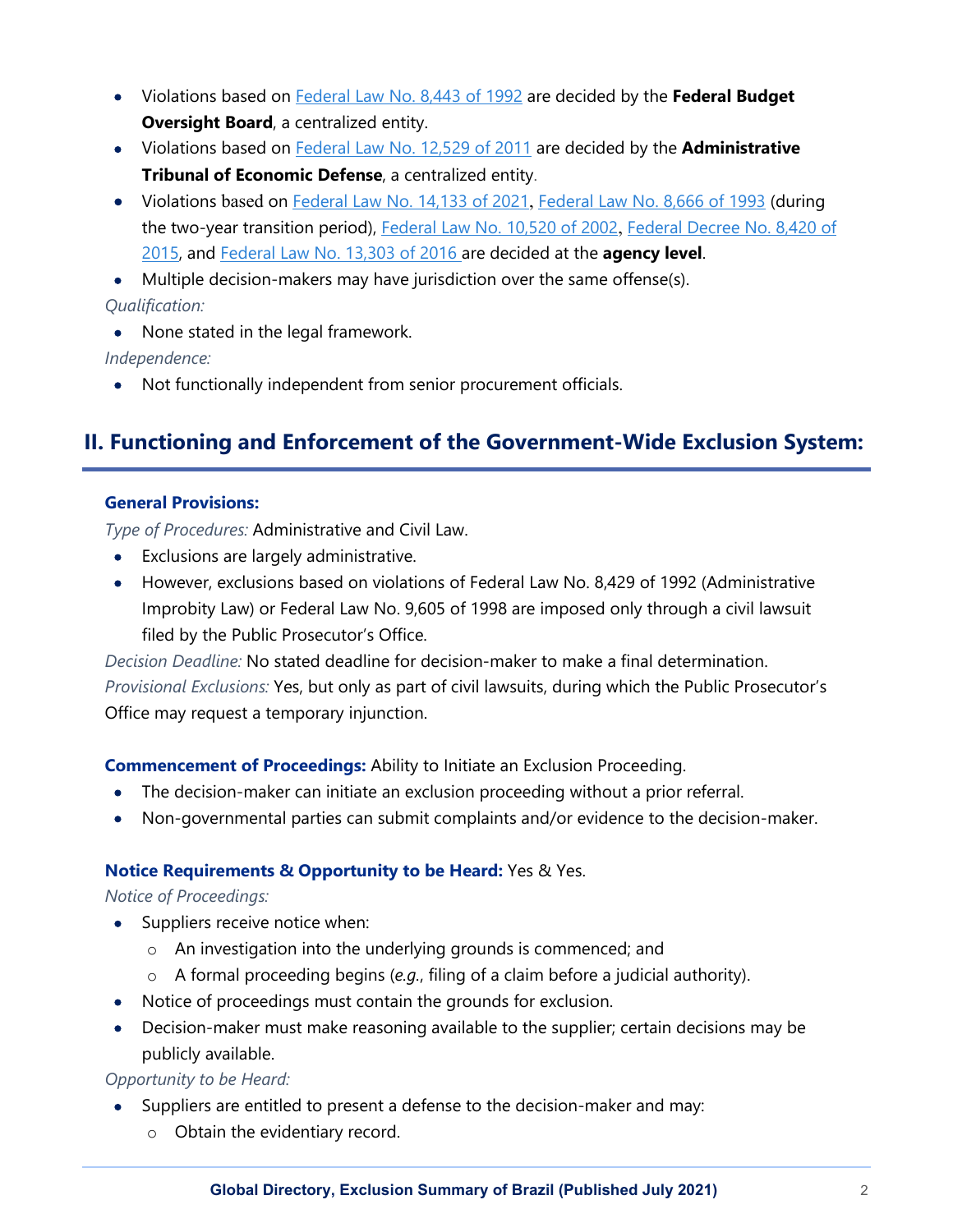- o Make a written submission to the decision-maker.
- o Request an in-person hearing with the decision-maker (*Note:* In administrative proceedings, actual hearings are rarely granted and seldom take place).
- o Call witnesses to an in-person hearing to testify on the supplier's behalf.

#### **Appellate Review of Exclusion Decisions:** Yes.

*Nature and Forum of Review*: Administrative and Judicial.

- Exclusions based on Federal Laws No. 14,133 of 2021, No. 8,666 of 1993 (during the two-year transition period), No. 8,443 of 1992, No. 10,520 of 2002, No. 12,529 of 2011, No.13,303 of 16 or the Federal Decree No. 8,420 of 2015 are subject to an initial administrative review that must be exhausted before appealing to a judicial forum. The judicial review is limited to legal questions aimed at invalidating the administrative ruling.
- Proceedings based on Federal Laws No. 8,429 of 1992 and No. 9,605 of 1998 are entirely judicial (including appeals).

*Means Available to the Supplier:* As part of appellate review, suppliers may:

- Obtain the evidentiary record.
- Make a written submission to the appellate body.

*Duration of Appeal Process:* One to six months for administrative review; greater than two years for judicial review.

**Legal Representation:** A supplier **may** be represented by counsel.

#### **Subsequent Modification of Exclusion Decision:** No.

• A supplier is not entitled to any opportunity to seek a modification or early termination of exclusion after it goes into effect.

## **III. Substantive Grounds for Government-Wide Exclusion:**

#### **Automatic Exclusion:** Yes.

Based on a criminal or civil judgement against the supplier for the following:

- Corruption;
- Fraud;
- Collusion and/or infringing competition;
- Coercion or intimidation;
- Obstruction of an investigation;
- Theft or embezzlement:
- Tax-related offenses (only for certain offenses that foresee exclusion as an applicable penalty);
- Labor-related offenses.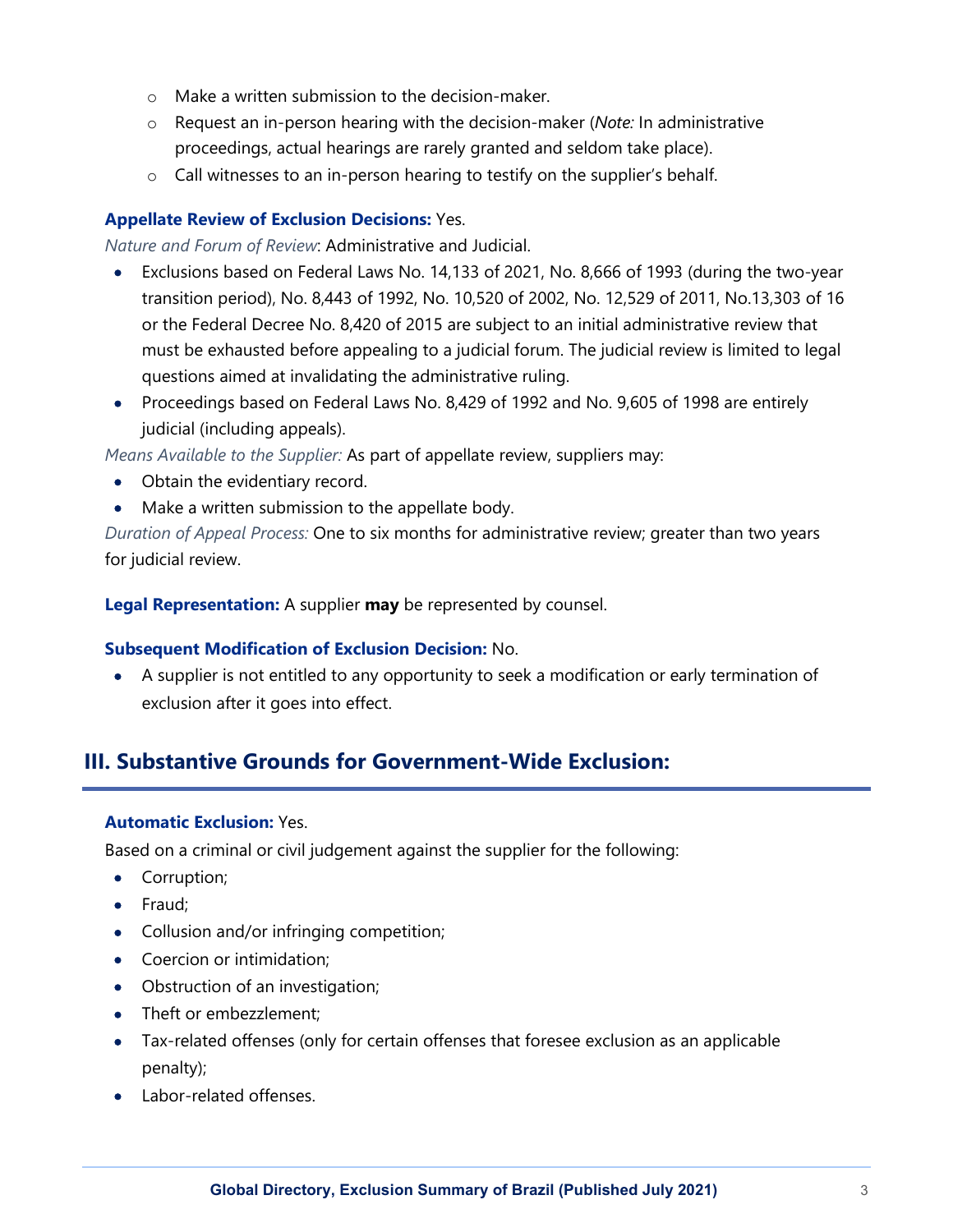Based on an administrative finding against the supplier for the following:

- Corruption;
- Fraud;
- Collusion and/or infringing competition;
- Coercion or intimidation;
- Obstruction of an investigation;
- Theft or embezzlement:
- Tax-related offenses:
- Labor-related offenses.

## **Discretionary Exclusion:** Yes.

Based on a civil or administrative judgement against the supplier for the following:

- Poor performance, non-performance, and/or failure to perform on public contracts;
- Criminal conviction for tax fraud:
- Illicit acts aiming to defraud tender proceedings; and
- Lack trustworthiness ("idoneidade" in Portuguese) to enter into agreements with the Public Administration due to illicit acts committed in the past.

When a discretionary exclusion ground exists, the decision-maker may (i) decide not to exclude a supplier if in the public's interest or (ii) enter into a settlement agreement (administrative improbity lawsuits or violations of Federal Laws No. 14,133 and No. 8,666 only).

## **Exclusion based on Cross-Debarment:** None.

**Note regarding Tax Offenses and Bankruptcy:** To participate in tenders, companies must submit certificates of financial good standing and will thus be disqualified from the procurement process if they are not in good standing with the tax authority or are facing bankruptcy or reorganization proceedings.

# **IV. Scope and Effect of Government-Wide Exclusion:**

## **Types of Excluded Suppliers:**

• Individuals and Corporations.

## **Scope of Exclusion:**

*Extension to other Government Agencies:*

- Exclusions prohibit the supplier from contracting with any federal agency.
- Exclusions automatically extend to subnational governments (per case law).
- No known countries or international organizations that automatically recognize and apply exclusions from Brazil.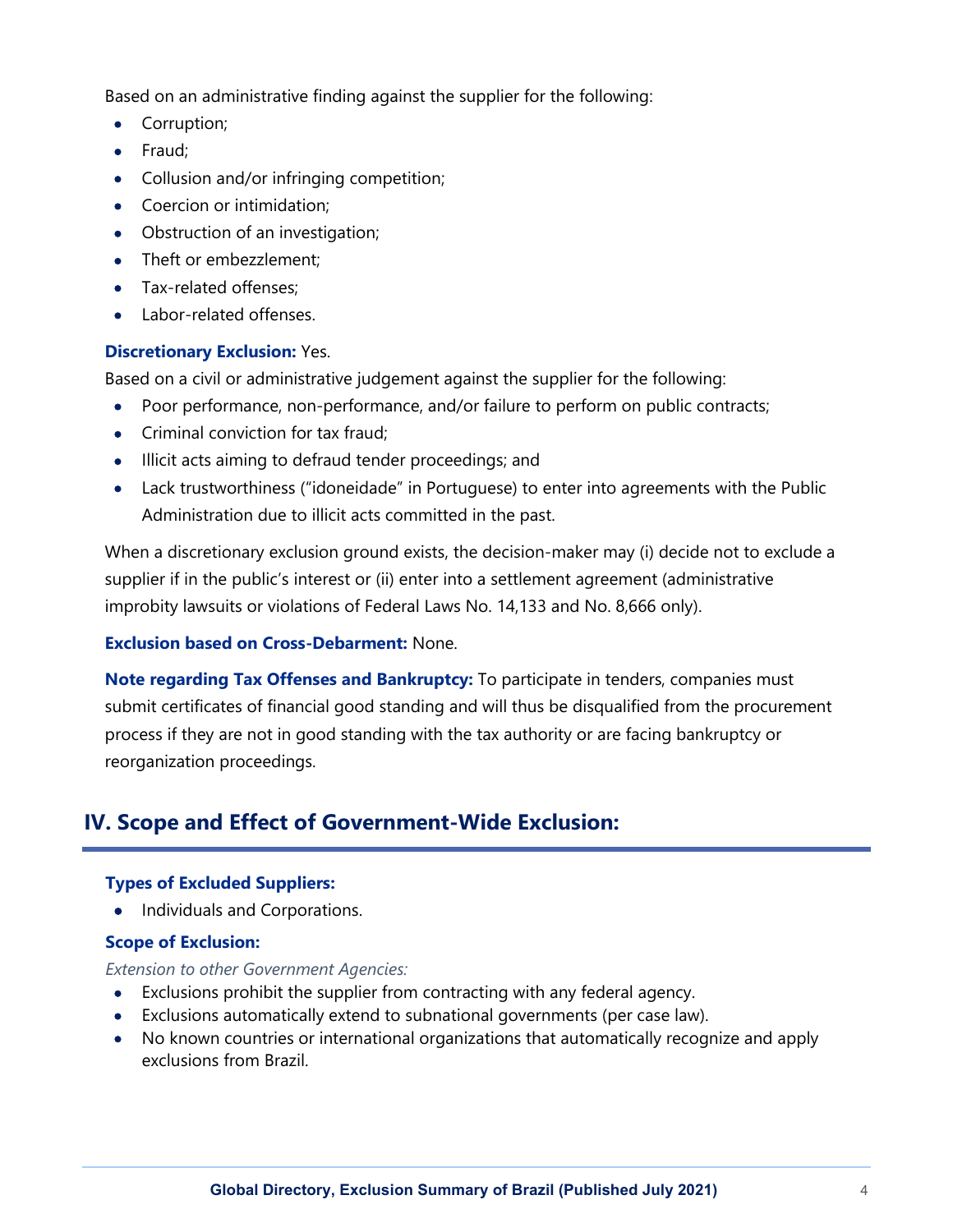## *Effect on Ongoing Contracts:*

- Ongoing contracts are **not** automatically cancelled, but they can be terminated on a case-bycase basis.
- Subsequent modifications to ongoing contracts are **not permitted**; ongoing contracts cannot be extended (extensions are considered to be new contracts).

### *Effect on Subcontracting:*

• Excluded supplier **can** serve as a subcontractor to the extent permitted by the contract.

## *Effect on Excluded Individuals:*

- Generally, excluded individuals **may be** employed by a corporate supplier in any capacity. However, if the corporate supplier falls within the scope of the Law on Corporations, excluded individuals **must not** be employed as **corporate directors**. (*See* Federal Law No. 6385/1976, art. 11)
- Exclusion **may** extend to companies controlled by the excluded individual when the individual uses companies as fraudulent means to circumvent the exclusion.

## *Tailoring Exclusion:*

• No option to tailor the exclusion to certain divisions, operating units, or business lines within a corporate supplier.

## **Effect on Affiliates:**

#### *Corporate Affiliates:*

- Exclusion **may** apply to affiliated companies.
	- o *Scope*: Controlled companies (under Federal Law No. 8,429/92 only), the affiliated companies that benefited from the sanctionable practice, and affiliates whose sole purpose is to circumvent and avoid the exclusion.
- Affiliated companies **must** be given an opportunity to contest the action.

#### *Extension to Affiliated Individuals:*

• Exclusion of a corporate supplier **does not** extend to individuals that own or control the supplier or executive officers.

#### **Duration of Exclusions:**

#### *Duration Specified in Legal Framework:*

• Between one and five years, although suspension penalties may last up to ten years. Certain debarments do not have a defined length and remain until the supplier satisfies certain requirements.

*Duration Depends on Applicable Exclusion Ground?* Yes.